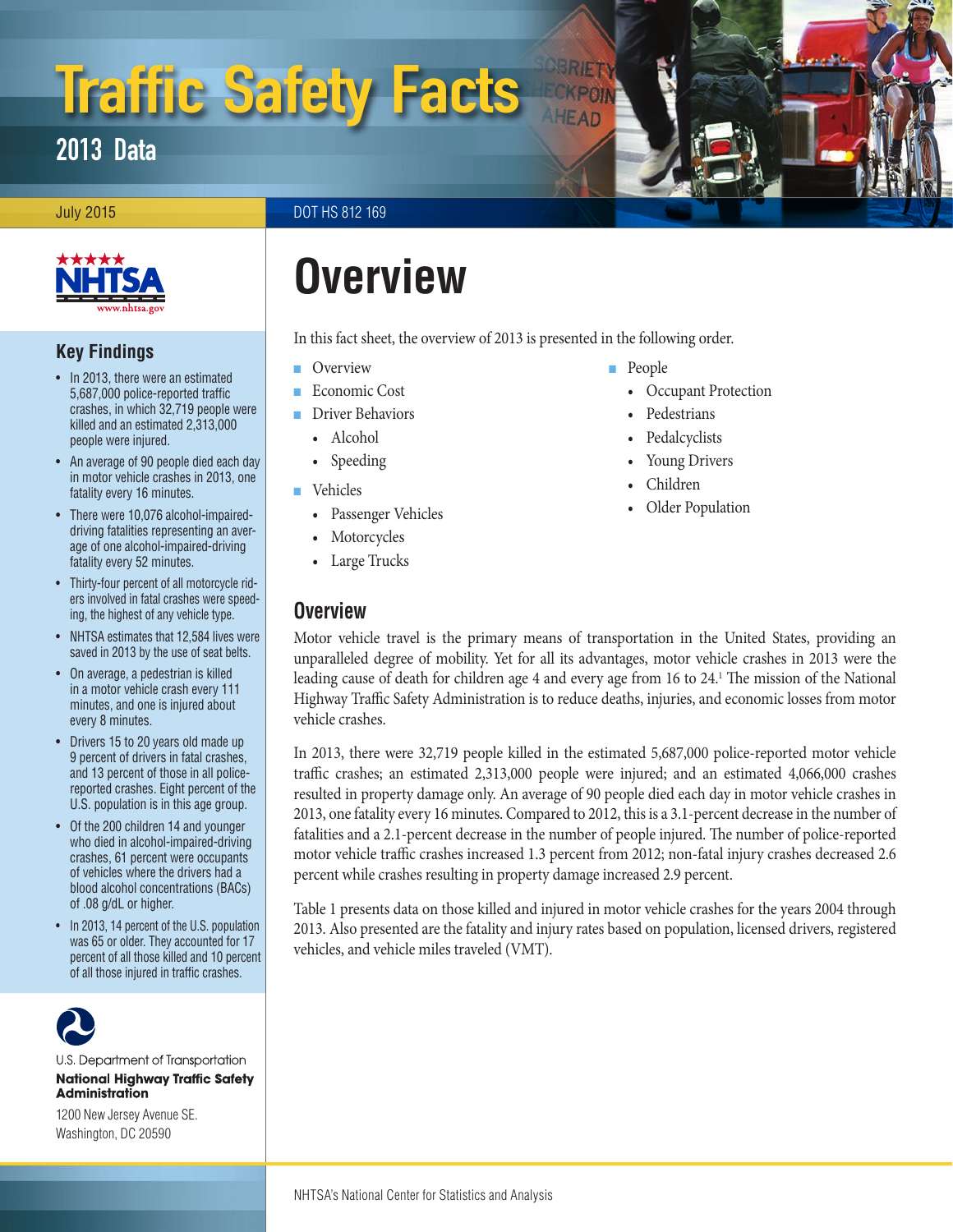#### Table 1

#### **People Killed and Injured, and Fatality and Injury Rates, 2004–2013**

| Year | <b>Killed</b> | <b>Resident</b><br><b>Population</b><br>(Thousands) | <b>Fatality Rate</b><br>per 100,000<br><b>Population</b> | <b>Licensed</b><br><b>Drivers</b><br>(Thousands) | <b>Fatality Rate</b><br>per 100,000<br><b>Licensed</b><br><b>Drivers</b> | <b>Registered</b><br><b>Motor Vehicles</b><br>(Thousands) | <b>Fatality Rate</b><br>per 100,000<br><b>Registered</b><br><b>Vehicles</b> | <b>Vehicle Miles</b><br>Traveled<br>(Billions) | <b>Fatality Rate</b><br>per 100<br><b>Million VMT</b> |
|------|---------------|-----------------------------------------------------|----------------------------------------------------------|--------------------------------------------------|--------------------------------------------------------------------------|-----------------------------------------------------------|-----------------------------------------------------------------------------|------------------------------------------------|-------------------------------------------------------|
|      |               |                                                     |                                                          |                                                  | <b>Killed</b>                                                            |                                                           |                                                                             |                                                |                                                       |
| 2004 | 42,836        | 292,805                                             | 14.63                                                    | 198,889                                          | 21.54                                                                    | 237,949                                                   | 18.00                                                                       | 2,965                                          | 1.44                                                  |
| 2005 | 43,510        | 295,517                                             | 14.72                                                    | 200,549                                          | 21.70                                                                    | 245,628                                                   | 17.71                                                                       | 2,989                                          | 1.46                                                  |
| 2006 | 42,708        | 298,380                                             | 14.31                                                    | 202,810                                          | 21.06                                                                    | 251,415                                                   | 16.99                                                                       | 3,014                                          | 1.42                                                  |
| 2007 | 41,259        | 301,231                                             | 13.70                                                    | 205,742                                          | 20.05                                                                    | 257,472                                                   | 16.02                                                                       | 3,031                                          | 1.36                                                  |
| 2008 | 37,423        | 304,094                                             | 12.31                                                    | 208,321                                          | 17.96                                                                    | 259,360                                                   | 14.43                                                                       | 2,977                                          | 1.26                                                  |
| 2009 | 33,883        | 306,772                                             | 11.05                                                    | 209,618                                          | 16.16                                                                    | 258,958                                                   | 13.08                                                                       | 2,957                                          | 1.15                                                  |
| 2010 | 32,999        | 309.326                                             | 10.67                                                    | 210,115                                          | 15.71                                                                    | 257,312                                                   | 12.82                                                                       | 2,967                                          | 1.11                                                  |
| 2011 | 32,479        | 311,583                                             | 10.42                                                    | 211,875                                          | 15.33                                                                    | 265,043                                                   | 12.25                                                                       | 2,950                                          | 1.10                                                  |
| 2012 | 33,782        | 313,874                                             | 10.76                                                    | 211,815                                          | 15.95                                                                    | 265,647                                                   | 12.72                                                                       | 2,969                                          | 1.14                                                  |
| 2013 | 32,719        | 316,129                                             | 10.35                                                    | 212,160                                          | 15.42                                                                    | 266,975                                                   | 12.26                                                                       | 2,988                                          | 1.09                                                  |

| Year | <b>Injured</b> | <b>Resident</b><br><b>Population</b><br>(Thousands) | <b>Injury Rate</b><br>per 100,000<br>population | <b>Licensed</b><br><b>Drivers</b><br>(Thousands) | <b>Injury Rate</b><br>per 100,000<br><b>Licensed</b><br><b>Drivers</b> | <b>Registered</b><br><b>Motor</b><br><b>Vehicles</b><br>(Thousands) | <b>Injury Rate</b><br>per 100,000<br><b>Registered</b><br><b>Vehicles</b> | <b>Vehicle Miles</b><br><b>Traveled</b><br>(Billions) | <b>Injury Rate</b><br>per 100<br><b>Million VMT</b> |
|------|----------------|-----------------------------------------------------|-------------------------------------------------|--------------------------------------------------|------------------------------------------------------------------------|---------------------------------------------------------------------|---------------------------------------------------------------------------|-------------------------------------------------------|-----------------------------------------------------|
|      |                |                                                     |                                                 |                                                  | <b>Injured</b>                                                         |                                                                     |                                                                           |                                                       |                                                     |
| 2004 | 2,788,000      | 292,805                                             | 952                                             | 198,889                                          | 1,402                                                                  | 237,949                                                             | 1,172                                                                     | 2,965                                                 | 94                                                  |
| 2005 | 2,699,000      | 295,517                                             | 913                                             | 200,549                                          | 1,346                                                                  | 245,628                                                             | 1,099                                                                     | 2,989                                                 | 90                                                  |
| 2006 | 2,575,000      | 298,380                                             | 863                                             | 202,810                                          | 1,269                                                                  | 251,415                                                             | 1,024                                                                     | 3,014                                                 | 85                                                  |
| 2007 | 2,491,000      | 301,231                                             | 827                                             | 205,742                                          | 1,211                                                                  | 257,472                                                             | 967                                                                       | 3,031                                                 | 82                                                  |
| 2008 | 2,346,000      | 304,094                                             | 771                                             | 208,321                                          | 1,126                                                                  | 259,360                                                             | 904                                                                       | 2,977                                                 | 79                                                  |
| 2009 | 2,217,000      | 306,772                                             | 723                                             | 209,618                                          | 1,058                                                                  | 258,958                                                             | 856                                                                       | 2,957                                                 | 75                                                  |
| 2010 | 2,239,000      | 309,326                                             | 724                                             | 210,115                                          | 1,066                                                                  | 257,312                                                             | 870                                                                       | 2,967                                                 | 75                                                  |
| 2011 | 2,217,000      | 311,583                                             | 712                                             | 211,875                                          | 1,046                                                                  | 265,043                                                             | 836                                                                       | 2,950                                                 | 75                                                  |
| 2012 | 2,362,000      | 313,874                                             | 753                                             | 211,815                                          | 1,115                                                                  | 265,647                                                             | 889                                                                       | 2,969                                                 | 80                                                  |
| 2013 | 2,313,000      | 316,129                                             | 732                                             | 212,160                                          | 1,090                                                                  | 266,975                                                             | 866                                                                       | 2,988                                                 | 77                                                  |

Sources: Fatality Analysis Reporting System (FARS) 2004–2012 (Final File) and 2013 Annual Report File (ARF); National Automotive Sampling System (NASS) General Estimates System (GES); Vehicle Miles of Travel and Licensed Drivers—Federal Highway Administration; Registered Vehicles—R. L. Polk & Co. (2004–2010 Old NVPP and 2011-2013 New NVPP) and Federal Highway Administration; Population—U.S. Bureau of the Census.

Fortunately, much progress has been made in reducing the number of deaths and injuries on our Nation's highways. In 2013, the fatality rate per 100 million VMT decreased to 1.09, the historic low. A decade ago, the 2004 rate was 1.44 per 100 million VMT.

The fatality rates per miles traveled, population, licensed drivers, and registered vehicles all decreased from 2012 to 2013. The injury rate per 100 million VMT decreased to 77 in 2013 from 80 in 2012. The injury rates based on population, licensed drivers, and registered vehicles also decreased from 2012.

The number of motor vehicle crashes, by crash type and severity, is presented in Table 2. The total number of police-reported traffic crashes increased by 1.3 percent from 2012 to 2013. This increase is driven by the 2.9-percent increase in property-damage-only crashes – crashes in which there were no injuries to occupants or nonoccupants during the crash. The number of fatal crashes and injury crashes both fell from 2012 to 2013.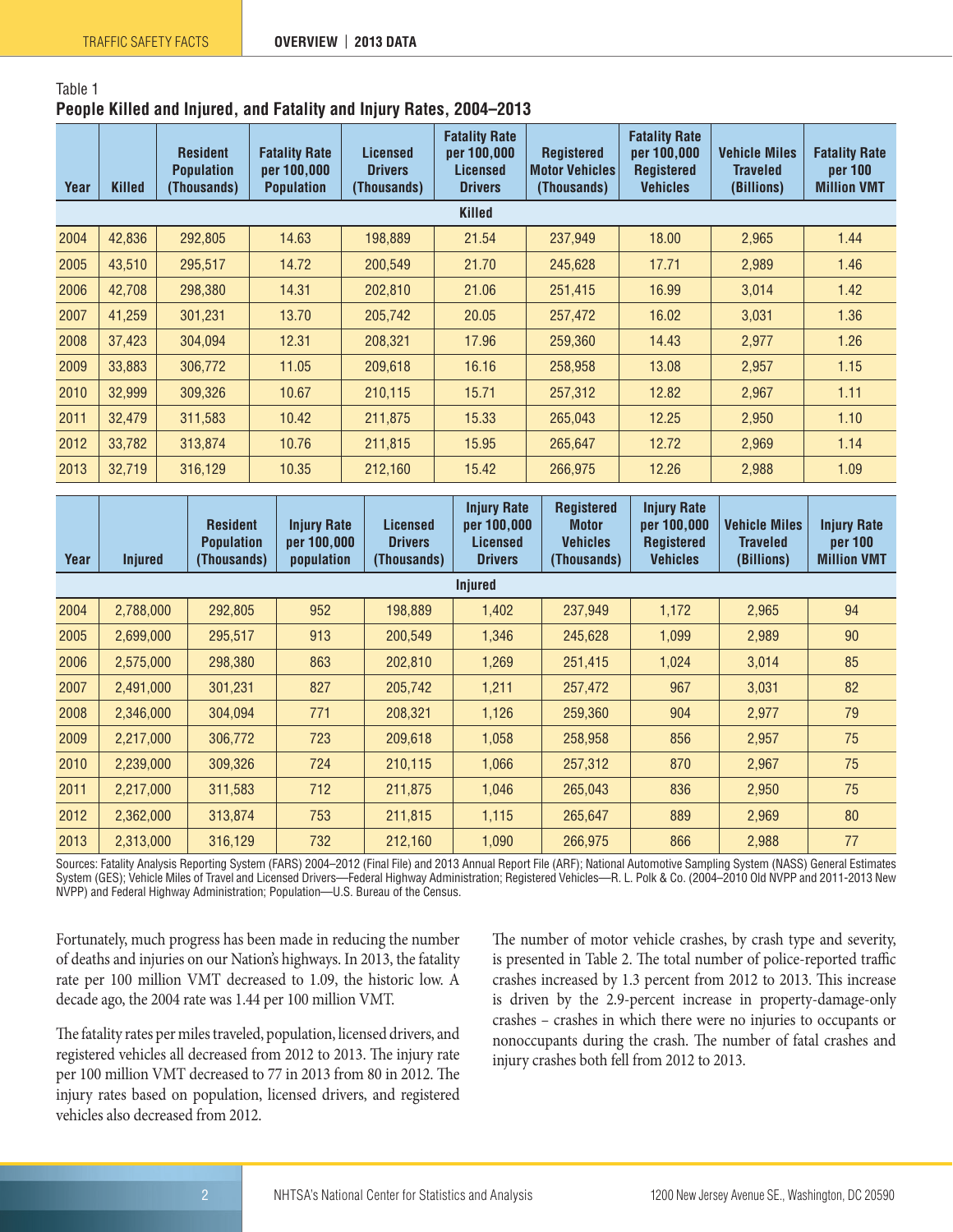#### Table 2 **Number of Crashes, by Crash Type**

| <b>Crash Type</b>        | 2012      | 2013      | <b>Change</b> | % Change |
|--------------------------|-----------|-----------|---------------|----------|
| <b>Fatal Crashes</b>     | 31,006    | 30,057    | $-949$        | $-3.1%$  |
| <b>Non-Fatal Crashes</b> | 5,584,000 | 5,657,000 | $+73,000$     | $+1.3%$  |
| <b>Injury Crashes</b>    | 1,634,000 | 1,591,000 | $-43,000$     | $-2.6%$  |
| Property-<br>Damage Only | 3,950,000 | 4,066,000 | $+116,000$    | $+2.9%$  |
| <b>Total Crashes</b>     | 5,615,000 | 5,687,000 | $+72,000$     | $+1.3%$  |

Sources: FARS 2012 [Final], 2013 [ARF); NASS GES

The National Occupant Protection Use Survey (NOPUS) reported an 87-percent seat belt use rate nationwide for 2013, a non-significant increase of one percent over the [2](#page-11-1)012 use rate.<sup>2</sup>

The data shows a 2.5 percent decrease in alcohol-impaired-driving crashes from 2012 (10,336) to 2013 (10,076), and a 23 percent decrease over the past decade, from 13,099 in 2004.

Presented in Table 3 are the numbers of occupants by vehicle type, and nonoccupants, who were killed or injured in motor vehicle crashes in the years 2004 through 2013. Vehicle occupants accounted for 68 percent of traffic fatalities in 2013, and motorcyclists accounted for 14 percent. The remaining 17 percent were pedestrians, pedalcyclists, and other nonoccupants. Males accounted for 71 percent of all traffic fatalities, 69 percent of all pedestrian fatalities, and 87 percent of all pedalcyclist fatalities in 2013.

#### Table 3

#### **Motor Vehicle Occupants and Nonoccupants Killed and Injured, 2004–2013**

|      | <b>Person Type</b>                                       |                       |                       |                                  |              |                          |              |                   |                     |                          |              |              |
|------|----------------------------------------------------------|-----------------------|-----------------------|----------------------------------|--------------|--------------------------|--------------|-------------------|---------------------|--------------------------|--------------|--------------|
|      |                                                          |                       |                       | <b>Occupants by Vehicle Type</b> |              |                          |              |                   | <b>Nonoccupants</b> |                          |              |              |
| Year | <b>Passenger</b><br>Car                                  | Light<br><b>Truck</b> | Large<br><b>Truck</b> | Motor-<br>cycle                  | <b>Buses</b> | Other/<br><b>Unknown</b> | <b>Total</b> | <b>Pedestrian</b> | Pedal-<br>cyclist   | Other/<br><b>Unknown</b> | <b>Total</b> | <b>Total</b> |
|      |                                                          |                       |                       |                                  |              | <b>Killed</b>            |              |                   |                     |                          |              |              |
| 2004 | 19,192                                                   | 12,674                | 766                   | 4,028                            | 42           | 602                      | 37,304       | 4,675             | 727                 | 130                      | 5,532        | 42,836       |
| 2005 | 18,512                                                   | 13,037                | 804                   | 4,576                            | 58           | 659                      | 37,646       | 4,892             | 786                 | 186                      | 5,864        | 43,510       |
| 2006 | 17,925                                                   | 12,761                | 805                   | 4,837                            | 27           | 601                      | 36,956       | 4,795             | 772                 | 185                      | 5,752        | 42,708       |
| 2007 | 16,614                                                   | 12,458                | 805                   | 5,174                            | 36           | 614                      | 35,701       | 4,699             | 701                 | 158                      | 5,558        | 41,259       |
| 2008 | 14,646                                                   | 10,816                | 682                   | 5,312                            | 67           | 580                      | 32,103       | 4,414             | 718                 | 188                      | 5,320        | 37,423       |
| 2009 | 13,135                                                   | 10,312                | 499                   | 4,469                            | 26           | 554                      | 28,995       | 4,109             | 628                 | 151                      | 4,888        | 33,883       |
| 2010 | 12,491                                                   | 9,782                 | 530                   | 4,518                            | 44           | 524                      | 27,889       | 4,302             | 623                 | 185                      | 5,110        | 32,999       |
| 2011 | 12,014                                                   | 9,302                 | 640                   | 4,630                            | 55           | 499                      | 27,140       | 4,457             | 682                 | 200                      | 5,339        | 32,479       |
| 2012 | 12,361                                                   | 9,418                 | 697                   | 4,986                            | 39           | 502                      | 28,003       | 4,818             | 734                 | 227                      | 5,779        | 33,782       |
| 2013 | 11,977                                                   | 9,155                 | 691                   | 4,668                            | 48           | 512                      | 27,051       | 4,735             | 743                 | 190                      | 5,668        | 32,719       |
|      |                                                          |                       |                       |                                  |              | <b>Injured</b>           |              |                   |                     |                          |              |              |
| 2004 | 1,643,000                                                | 900,000               | 27,000                | 16,000                           | 7,000        | 2,594,000                | 76,000       | 68,000            | 41,000              | 9,000                    | 118,000      | 2,788,000    |
| 2005 | 1,573,000                                                | 872,000               | 27,000                | 11,000                           | 10,000       | 2,494,000                | 87,000       | 64,000            | 45,000              | 8,000                    | 118,000      | 2,699,000    |
| 2006 | 1,475,000                                                | 857,000               | 23,000                | 10,000                           | 11,000       | 2,375,000                | 88,000       | 61,000            | 44,000              | 7,000                    | 112,000      | 2,575,000    |
| 2007 | 1,379,000                                                | 841,000               | 23,000                | 12,000                           | 8,000        | 2,264,000                | 103,000      | 70,000            | 43,000              | 10,000                   | 124,000      | 2,491,000    |
| 2008 | 1,304,000                                                | 768,000               | 23,000                | 15,000                           | 9,000        | 2,120,000                | 96,000       | 69,000            | 52,000              | 9,000                    | 130,000      | 2,346,000    |
| 2009 | 1,216,000                                                | 759,000               | 17,000                | 12,000                           | 7,000        | 2,011,000                | 90,000       | 59,000            | 51,000              | 7,000                    | 116,000      | 2,217,000    |
| 2010 | 1,253,000                                                | 733,000               | 20,000                | 17,000                           | 5,000        | 2,027,000                | 82,000       | 70,000            | 52,000              | 8,000                    | 130,000      | 2,239,000    |
| 2011 | 1,240,000                                                | 728,000               | 23,000                | 13,000                           | 6,000        | 2,010,000                | 81,000       | 69,000            | 48,000              | 9,000                    | 126,000      | 2,217,000    |
| 2012 | 1,328,000                                                | 762,000               | 25,000                | 12,000                           | 6,000        | 2,134,000                | 93,000       | 76,000            | 49,000              | 10,000                   | 136,000      | 2,362,000    |
| 2013 | 1,296,000                                                | 750,000               | 24,000                | 23,000                           | 5,000        | 2,099,000                | 88,000       | 66,000            | 48,000              | 11,000                   | 125,000      | 2,313,000    |
|      | SOUTCA: FARS 2004-2012 Final File and 2013 ARE: NASS GES |                       |                       |                                  |              |                          |              |                   |                     |                          |              |              |

Source: FARS 2004–2012 Final File and 2013 ARF; NASS GES.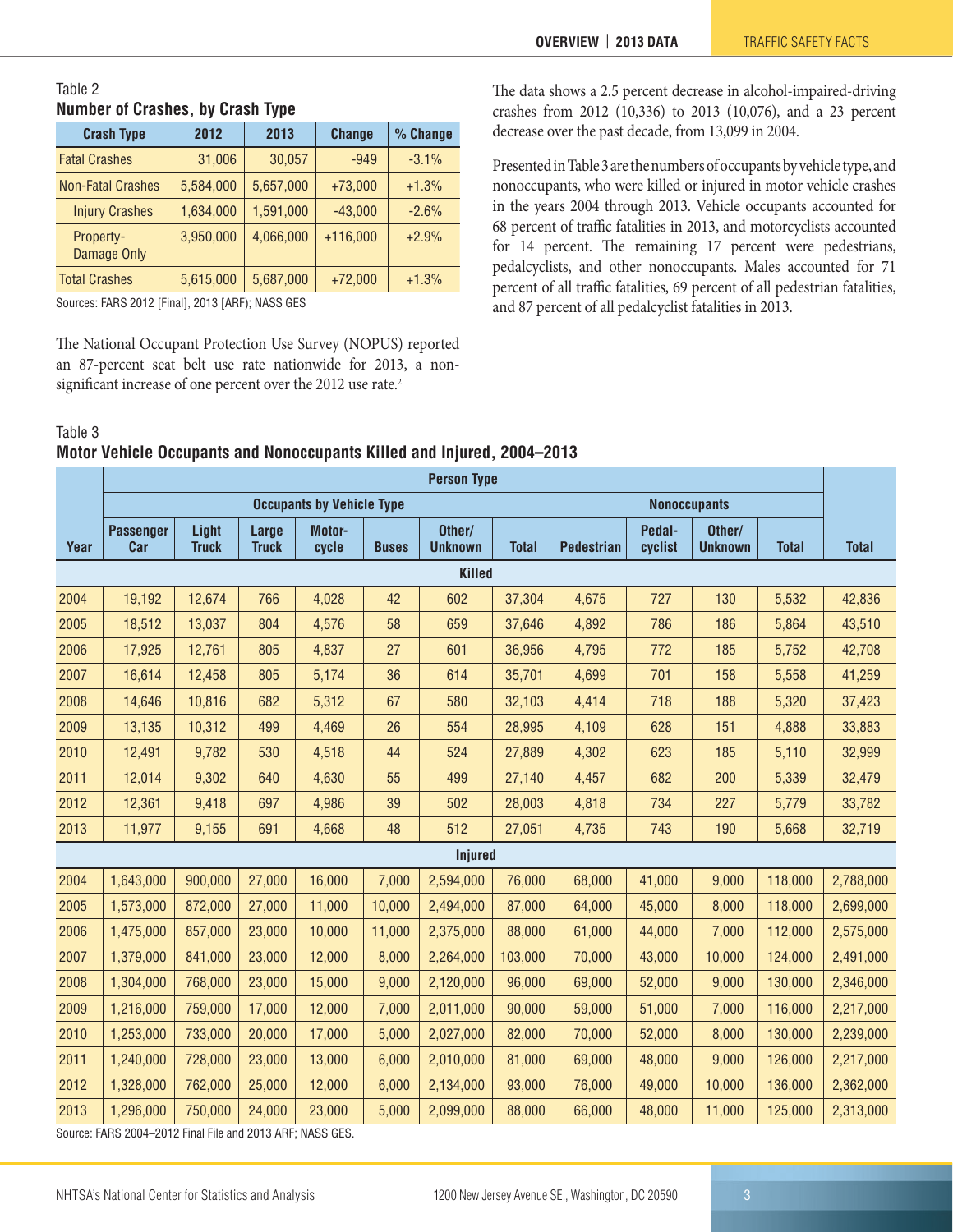## <span id="page-3-0"></span>**Economic Cost**

The estimated economic cost of all motor vehicle traffic crashes in the United States in 2010 (the most recent year for which cost data is available) was \$242 billion. Included in the economic costs are:

- lost productivity,
- workplace losses,
- legal and court expenses,
- medical costs,
- emergency medical services,
- insurance administration costs,
- congestion costs, and
- property damage costs.

These costs represent the tangible losses that result from motor vehicle crashes. However, in cases of serious injury or death, such costs fail to capture the rather intangible value of lost quality-oflife that results from these injuries. When quality of life valuations are considered, the total value of societal harm from motor vehicle crashes in the United States in 2010 was an estimated \$836 billion.

The costs related to specific types of crashes have also been estimated. Table 4 presents the economic and comprehensive costs of crash topics discussed in this fact sheet.

#### Table 4

#### **Economic and Comprehensive Cost Estimates in Billions, 2010**

| <b>Type of Crashes</b>      | <b>Economic Cost</b> | <b>Comprehensive Cost</b> |
|-----------------------------|----------------------|---------------------------|
| Total                       | \$242.0              | \$835.8                   |
| <b>Alcohol Impaired</b>     | \$44.0               | \$201.1                   |
| Speeding                    | \$52.0               | \$203.2                   |
| <b>Motorcycle Crashes</b>   | \$12.9               | \$65.7                    |
| Helmet nonuse               | \$1.2                | \$7.6                     |
| Seat Belt nonuse            | \$10.4               | \$68.6                    |
| <b>Pedestrian Crashes</b>   | \$11.5               | \$65.0                    |
| <b>Pedalcyclist Crashes</b> | \$4.4                | \$21.7                    |

Source: Blincoe, et al., 2015.

Each fatality resulted in an average discounted lifetime economic cost of \$1.4 million, and an average comprehensive cost of \$9.1million. For further information on cost estimates, see *The Economic and Societal Impact of Motor Vehicle Crashes, 2010.*[3](#page-11-2)

## <span id="page-3-1"></span>**Driver Behaviors—Alcohol**

In all States and the District of Columbia, drivers are considered by law to be alcohol-impaired when their blood alcohol concentrations (BAC) are .08 grams per deciliter (g/dL) or higher. Thus, any fatality occurring in a crash involving a driver with a BAC of .08 or higher is considered to be an alcohol-impaired-driving fatality. The term "driver" refers to the operator of any motor vehicle, including a motorcycle.

In 2013, there were 10,076 alcohol-impaired-driving fatalities, This is a decrease of 2.5 percent from 2012 (10,336), and it represents an average of one alcohol-impaired-driving fatality every 52 minutes.

The 10,076 alcohol-impaired-driving fatalities in 2013 represent a 23-percent decrease from the 13,099 alcohol-impaired-driving fatalities reported in 2004. In both 2004 and 2013, alcohol-impaireddriving fatalities were 31 percent of all traffic fatalities.

Nearly 1.17 million drivers were arrested in 2013 for driving under the influence of alcohol or narcotics (FBI Uniform Crime Reports, Crime in the United States 2013).<sup>4</sup> This is an arrest rate of 1 for every 181 licensed drivers in the United States. In fatal crashes in 2013, 27 percent of motorcycle riders had BACs of .08 g/dL or higher, as compared with 23 percent for drivers of passenger cars, 21 percent for light-truck drivers, and 2 percent for drivers of large trucks. Table 5 shows the number and percentage of drivers involved in fatal crashes with BACs of .08 or higher, by vehicle type, for the years 2004 and 2013.

In fatal crashes in 2013, the highest percentages of drivers with BACs of .08 g/dL or higher were recorded for drivers 21 to 24 years old (33%), followed by 25 to 34 (29%) and 35 to 44 (24%) age groups. Figure 1 shows the percentage of drivers in fatal crashes with BACs of .08 or higher, by age group, for 2013.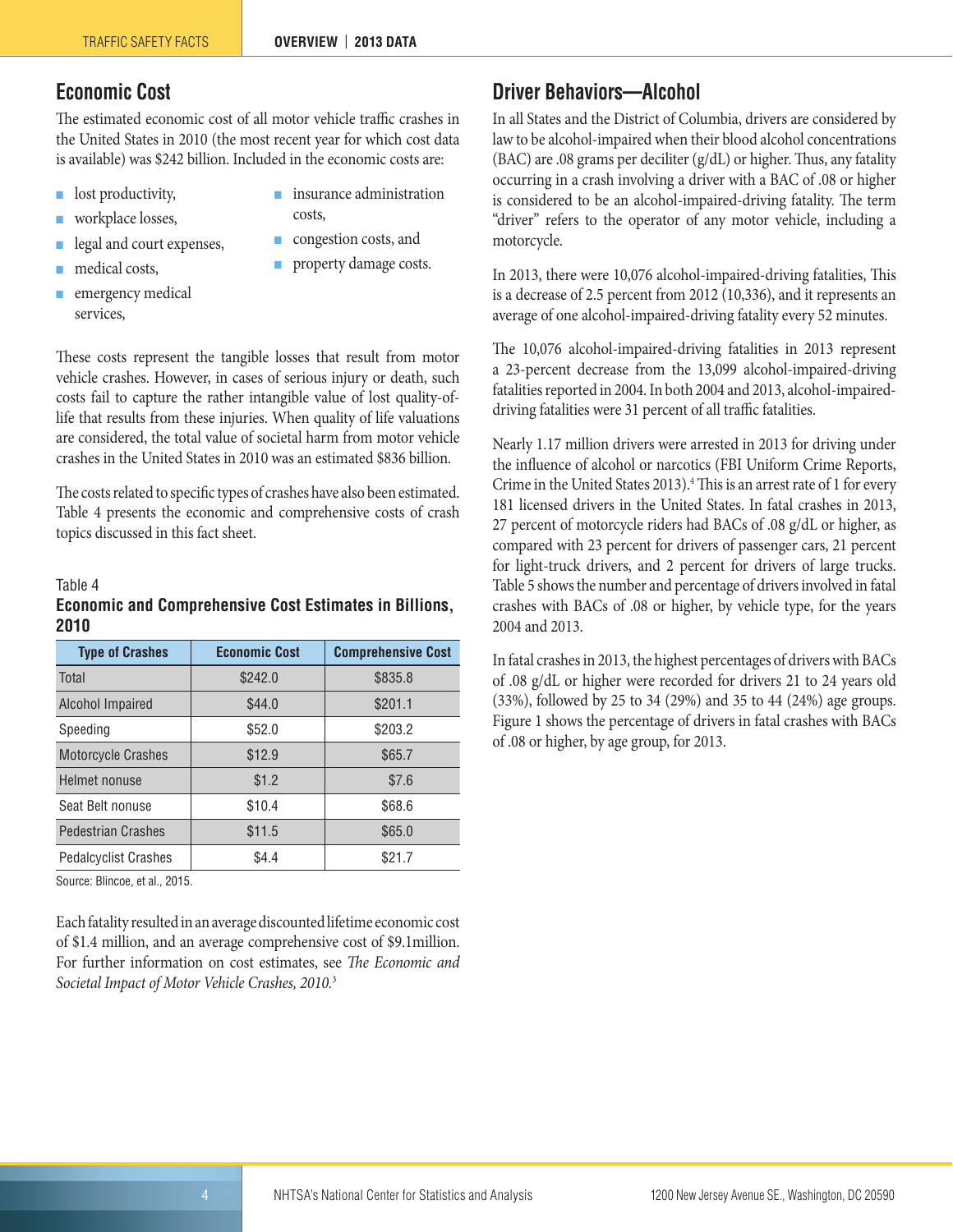#### Table 5 **Drivers With BACs of .08 or Higher Involved in Fatal Crashes, by Vehicle Type, 2004 and 2013**

| <b>Total Drivers</b>    |                                      |               |                         |                                |               |                         |                             |  |  |  |  |
|-------------------------|--------------------------------------|---------------|-------------------------|--------------------------------|---------------|-------------------------|-----------------------------|--|--|--|--|
|                         |                                      | 2004          |                         |                                | 2013          |                         |                             |  |  |  |  |
| <b>Drivers Involved</b> | $BAC=.08+$<br><b>Total Number of</b> |               |                         | <b>Total Number of</b>         |               | $BAC=.08+$              | <b>Change in Percentage</b> |  |  |  |  |
| in Fatal Crashes        | <b>Drivers</b>                       | <b>Number</b> | <b>Percent of Total</b> | <b>Drivers</b>                 | <b>Number</b> | <b>Percent of Total</b> | With BAC=.08+ 2004-2013     |  |  |  |  |
| <b>Total</b>            | 58,395                               | 12.057        | 21%                     | 44.574                         | 9.461         | 21%                     | 0                           |  |  |  |  |
|                         |                                      |               |                         | <b>Drivers by Vehicle Type</b> |               |                         |                             |  |  |  |  |
| <b>Passenger Cars</b>   | 25,568                               | 5,852         | 23%                     | 17,731                         | 4.062         | 23%                     | 0                           |  |  |  |  |
| <b>Light Trucks</b>     | 22,367                               | 4,808         | 21%                     | 16.738                         | 3.584         | 21%                     | 0                           |  |  |  |  |
| Large Trucks            | 4,837                                | 53            | 1%                      | 3,858                          | 92            | 2%                      |                             |  |  |  |  |
| <b>Motorcycles</b>      | 4,116                                | 1,116         | 27%                     | 4,769                          | 1,295         | 27%                     | 0                           |  |  |  |  |

Note: Numbers shown for groups of drivers do not add to the total number of drivers due to unknown/not reported or other data not included. Source: FARS 2004 Final File and 2013 ARF.





Source: FARS 2013 ARF.

A driver with a BAC of .08 g/dL or higher involved in a fatal crash in 2013 was six times more likely to have a prior conviction for driving while impaired (DWI) than was a driver with no alcohol (6% and 1%, respectively). Note: FARS records previous DWI convictions of drivers that occurred up to three years prior to the date of the crash. Figure 2 presents previous driving record data for drivers involved in fatal crashes, by BAC grouping.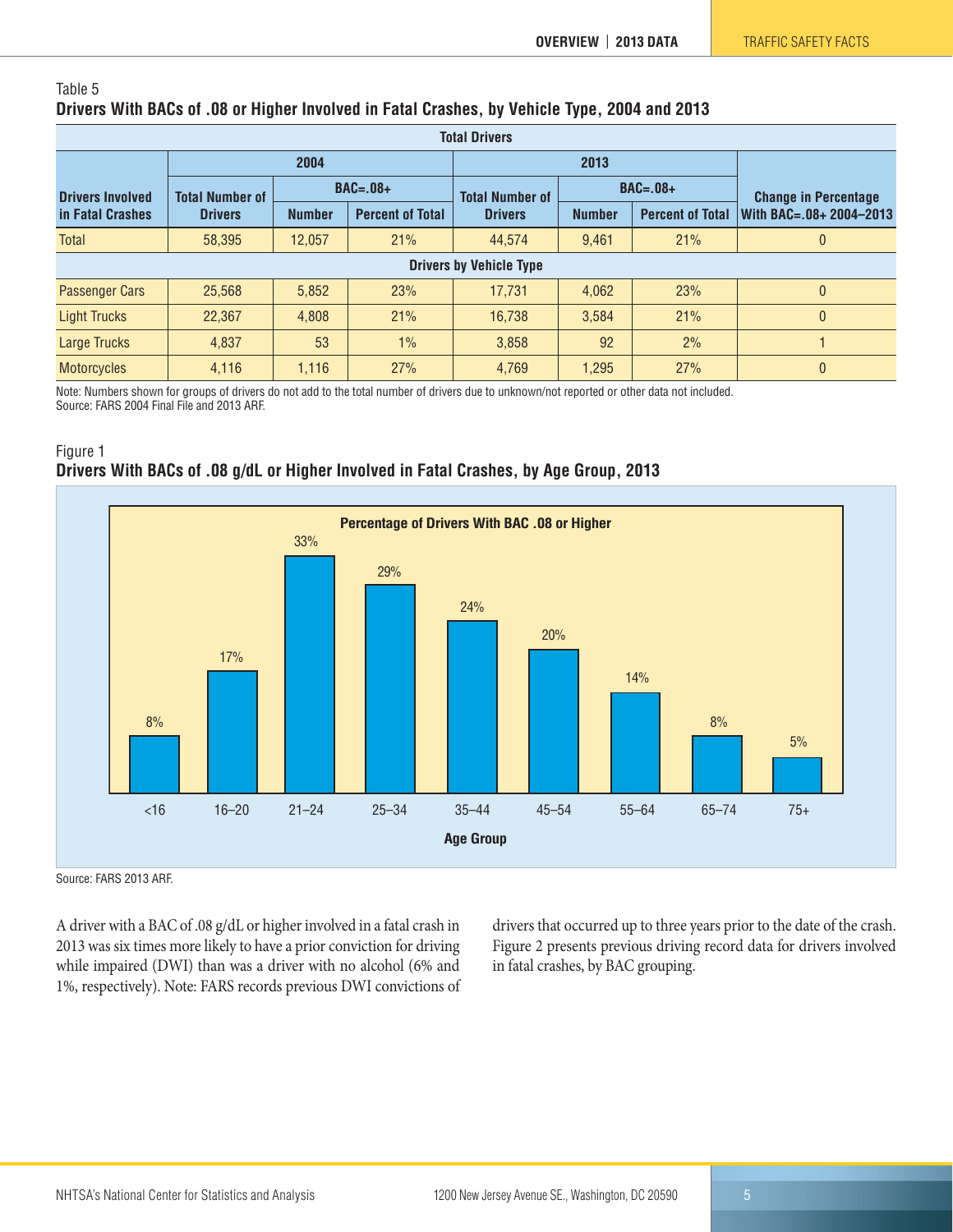





Source: FARS 2013 ARF.

## <span id="page-5-0"></span>**Driver Behaviors—Speeding**

NHTSA considers a crash to be speeding-related if the driver was charged with a speeding-related offense or if an officer indicated that racing, driving too fast for conditions, or exceeding the posted speed limit was a contributing factor in the crash.

Speeding is one of the most prevalent factors contributing to traffic crashes. In 2013, speeding was a contributing factor in 29 percent of all fatal crashes, and 9,613 lives (29%) were lost in speeding-related crashes. The number of fatalities in fatal crashes for both crashes involving speeding and those that did not, is shown in Table 6 for 2004 to 2013.

#### Table 6

| Year | <b>Fatalities in</b><br><b>Speeding</b><br><b>Crashes</b> | <b>Fatalities in</b><br><b>Non-Speeding</b><br><b>Crashes</b> | <b>Total</b><br><b>Fatalities</b> | <b>Percent in</b><br><b>Speeding</b><br><b>Crashes</b> |
|------|-----------------------------------------------------------|---------------------------------------------------------------|-----------------------------------|--------------------------------------------------------|
| 2004 | 13,291                                                    | 29,545                                                        | 42,836                            | 31%                                                    |
| 2005 | 13,583                                                    | 29,927                                                        | 43,510                            | 31%                                                    |
| 2006 | 13,609                                                    | 29,099                                                        | 42,708                            | 32%                                                    |
| 2007 | 13,140                                                    | 28,119                                                        | 41,259                            | 32%                                                    |
| 2008 | 11,767                                                    | 25,656                                                        | 37,423                            | 31%                                                    |
| 2009 | 10,664                                                    | 23,219                                                        | 33,883                            | 31%                                                    |
| 2010 | 10,508                                                    | 22,491                                                        | 32,999                            | 32%                                                    |
| 2011 | 10,001                                                    | 22,478                                                        | 32,479                            | 31%                                                    |
| 2012 | 10,329                                                    | 23,453                                                        | 33,782                            | 31%                                                    |
| 2013 | 9,613                                                     | 23,106                                                        | 32,719                            | 29%                                                    |

**Fatalities in Motor Vehicle Traffic Crashes by Speeding Involvement, 2004–2013**

Source: FARS 2004–2012 Final File and 2013 ARF.

For drivers involved in fatal crashes, young males are the most likely to be speeding. In 2013, 35 percent of both 15- to 20-yearold and 21- to 24-year-old male drivers who were involved in fatal crashes were speeding at the time of the crash. The percentage of speeding drivers in fatal crashes, by age group and gender, is shown in Figure 3, for 2013.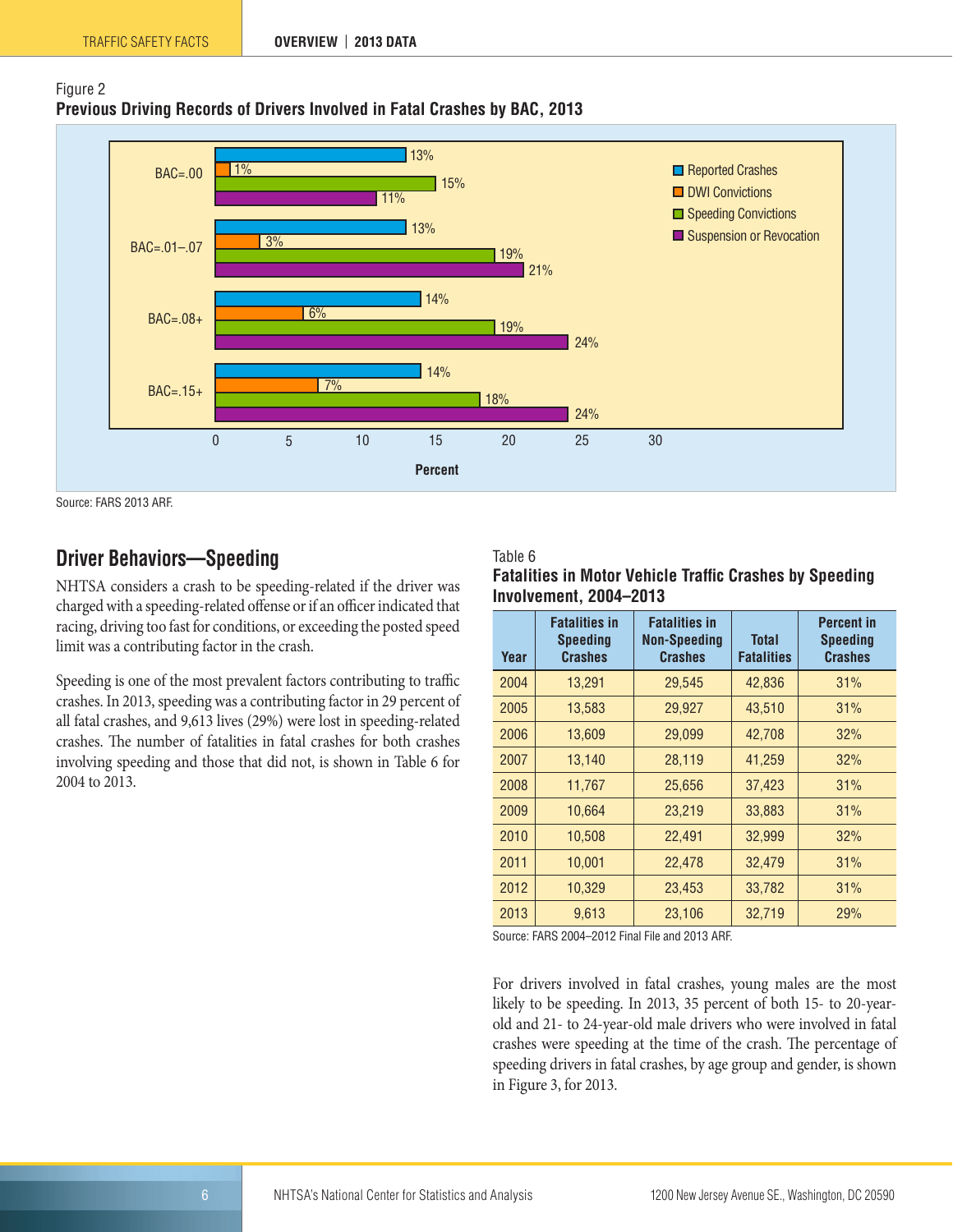



Source: FARS 2013 ARF.

In 2013, 88 percent of speeding-related fatalities occurred on roads that were not interstate highways. Alcohol involvement was prevalent for drivers who were speeding in fatal crashes in 2013. Forty-two percent of the drivers who were speeding in fatal crashes in 2013 had BACs of .08 g/dL or higher, compared with only 16 percent for drivers who were not speeding. Figure 4 shows the percentage of speeding and non-speeding drivers in fatal crashes by BAC group for 2013.



**Percentage of Drivers Involved in Fatal Crashes by Speeding Involvement and BAC, 2013**



Source: FARS 2013 ARF.

In 2013, 34 percent of all motorcycle riders involved in fatal crashes were speeding, as compared to 21 percent for passenger car drivers, 18 percent for light-truck drivers, and 8 percent for large-truck drivers. Thirteen percent of all motorcycle riders involved in fatal crashes were speeding and had BACs of .08 g/dL or higher, compared to 10 percent for passenger car drivers, 8 percent for light-truck drivers, and less than 0.3 percent for large-truck drivers. Fourteen percent of motorcycle riders involved in fatal crashes in 2013 were both speeding and not wearing a helmet. Ten percent of passenger car drivers, 9 percent of light truck drivers, and 2 percent of large truck drivers were both speeding and unrestrained (Figure 5). The percentage of passenger vehicle drivers involved in fatal crashes in 2013 that were speeding, speeding while alcohol-impaired, and speeding while unrestrained, is shown in Figure 5 by vehicle type.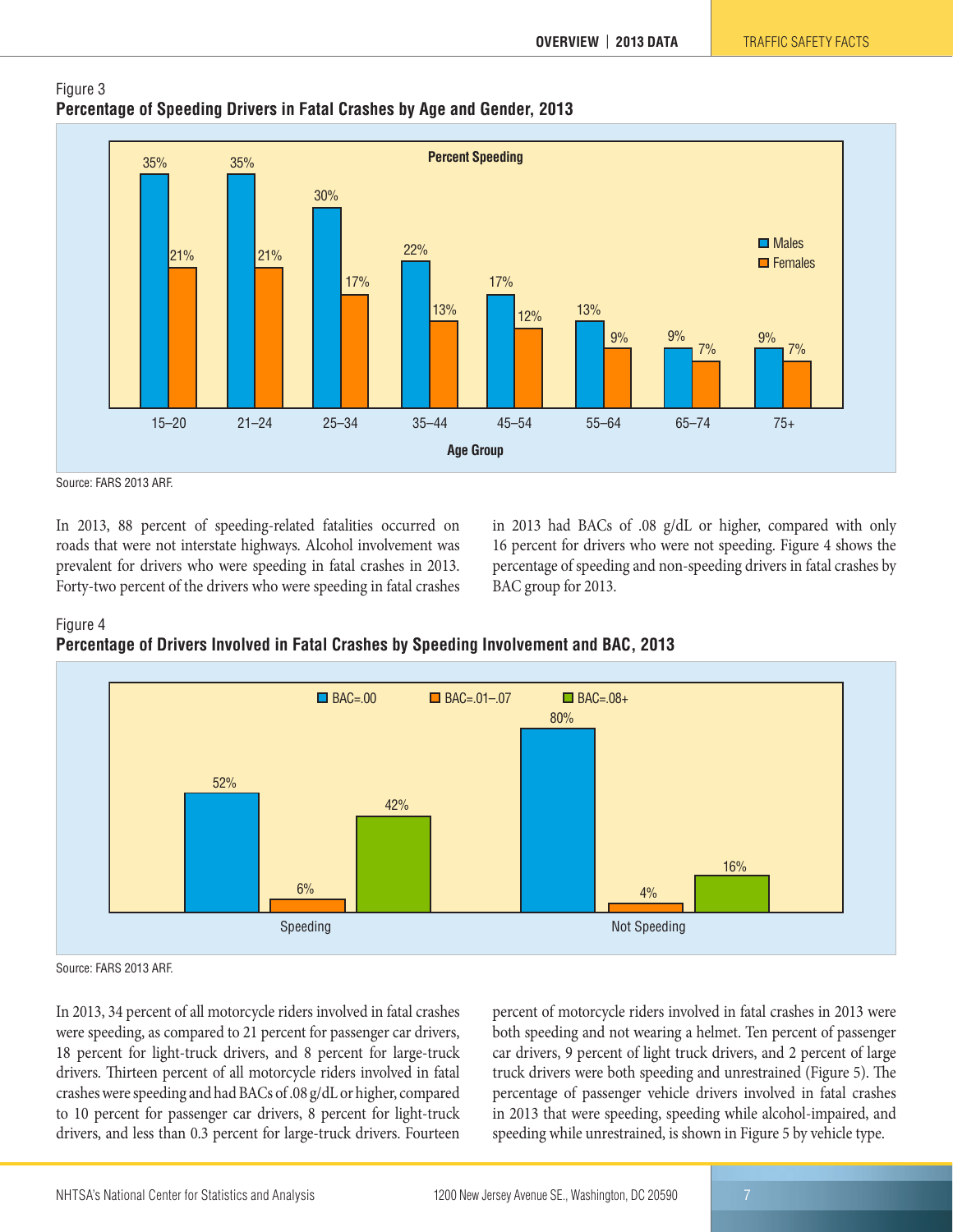#### Figure 5

**Speeding, Alcohol-Impaired, and Failure to Use Restraints Among Drivers Involved in Fatal Crashes, by Vehicle Type, 2013**



Note: Among large-truck drivers, speeding and alcohol impairment was less than 0.3 percent. Source: FARS 2013 ARF.

### <span id="page-7-0"></span>**Vehicles—Passenger Vehicles**

The term "passenger vehicles" refers to passenger cars and light trucks. Likewise, the term "light trucks" consists of sport utility vehicles (SUVs), pickup trucks, and vans. In 2013 there were an estimated 9,892,000 vehicles involved in police-reported traffic crashes, 96 percent (an estimated 9,538,000) of which were passenger vehicles. There were 44,811 vehicles involved in fatal crashes, of which 77 percent (34,691) were passenger vehicles. In 2013, there were 21,132 passenger vehicle occupants who lost their lives in traffic crashes, and an estimated 2.05 million were injured.

Passenger vehicles make up over 90 percent of registered vehicles, and account for nearly 90 percent of total VMT. The makeup of this group has changed somewhat over time, as shown in Figure 6. In 2004, about 60 percent of registered passenger vehicles were passenger cars. By 2013, just slightly over half (52%) of registered passenger vehicles were passenger cars.

#### Figure 6 **Passenger Vehicle Registrations, 2004—2013**



Source: R. L. Polk & Co. (2004-2010 Old NVPP and 2011-2013 New NVPP).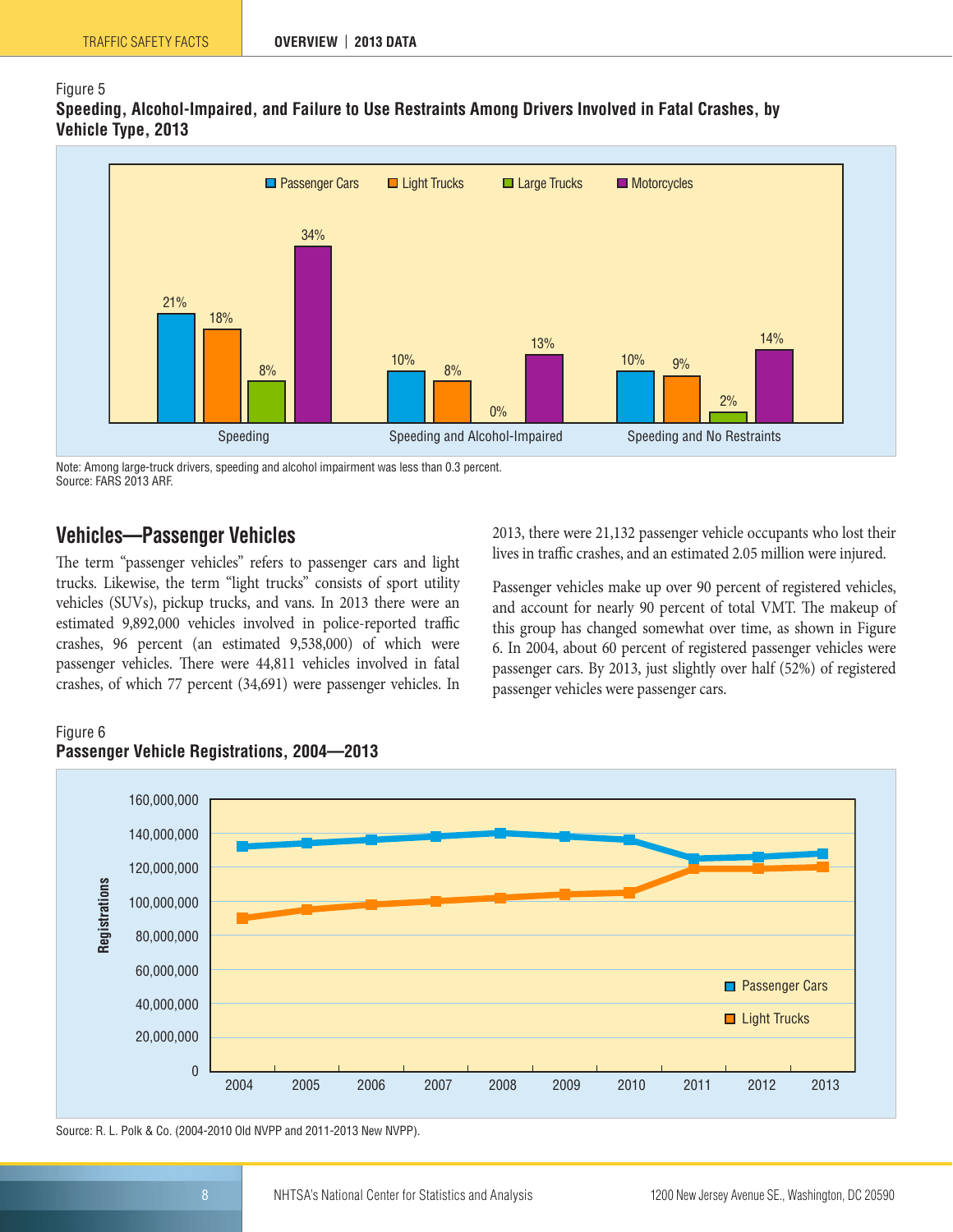In 2013, there were 21,132 passenger vehicle occupants fatally injured, accounting for 78 percent of all occupant fatalities (passenger car occupants made up 44%, and light truck occupants, 34%). Additionally, an estimated 2,046,000 passenger vehicle occupants were injured, representing 94 percent of all occupants injured (passenger cars 60%, light trucks 34%). The average age of passenger vehicle occupants killed in crashes in 2013 was 43, which has gradually increased since it was age 40 in 2004. According to the U. S. Census bureau,<sup>[5](#page-11-4)</sup> the median age in the United States has increased from 30.0 in 1980, to 32.8 in 1990, to 35.3 in 2000, to 37.2 in 2010.

Nearly half (49%) of the passenger vehicle occupants killed in traffic crashes in 2013 were unrestrained. Looking separately at each passenger vehicle type, in 2013, 43 percent of fatalities in passenger car, 63 percent of fatalities in pickup trucks, 56 percent of fatalities in sport utility vehicles, and 46 percent of fatalities in vans unrestrained.

In 2013:

- 53 percent of passenger vehicle occupant fatalities occurred in vehicles that sustained frontal damage.
- Ejection from the vehicle accounted for 25 percent of all passenger vehicle occupant fatalities.
- The ejection rate for occupants of passenger cars in fatal crashes was 18 percent, and for light trucks was 33 percent.
- SUVs had the highest rollover involvement rate of any vehicle type in fatal crashes — 28 percent, compared to 25 percent for pickup trucks, and 15 percent for both passenger cars and vans.

## <span id="page-8-0"></span>**Vehicles—Motorcycles**

The following terms are used when discussing those on motorcycles: A motorcycle rider is the operator only; a passenger is any person seated on the motorcycle but not in control of the motorcycle; and any combined reference to the "motorcycle rider" (operator) as well as the "passenger" is referred to as motorcyclists. NHTSA publications prior to 2007 may not reflect this terminology.

The 4,668 motorcyclist fatalities in 2013 accounted for 14 percent of all traffic fatalities for the year. Additionally an estimated 88,000 motorcyclists were injured. One-fourth of motorcycle riders (25%) involved in fatal crashes in 2013 did not have valid licenses at the time of the crashes.

Per vehicle mile traveled in 2013, motorcyclists were more than 26 times more likely than passenger car occupants to die in motor vehicle traffic crashes and more than 4 times more likely to be injured. In 2013, 40 percent of fatally injured motorcycle riders and 51 percent of fatally injured motorcycle passengers were not wearing helmets at the time of the crashes.

The percentage of motorcycle riders involved in fatal crashes in 2013 who had BACs of .08 g/dL or higher — 27 percent — was higher than for any other type of motor vehicle driver (previously shown in Table 5). NHTSA estimates that helmets saved the lives of 1,630 motorcyclists in 2013. If all motorcyclists had worn helmets, an additional 715 lives could have been saved.

## <span id="page-8-1"></span>**Vehicles—Large Trucks**

A large truck is defined as a vehicle with a gross vehicle weight rating greater than 10,000 pounds. Of the 269,294,302 total registered vehicles in the United States in 2013, 4 percent (10,597,356) were large trucks. However, large trucks are driven more frequently than other types of vehicles. In 2013, all vehicles in the United States drove 269,294,302 million miles, of which 275,018 million miles (9%) were driven by large trucks.

Large trucks accounted for 9 percent of all vehicles involved in fatal crashes and 3 percent of all vehicles involved in injury and propertydamage-only crashes in 2013. Nearly three-fourths (73%) of the large trucks involved in fatal crashes in 2013 collided with other motor vehicles in transport.

In 2013, 12 percent (3,964) of all the motor vehicle traffic fatalities involved large trucks. Of these fatalities, 71 percent were occupants of other vehicles, 17 percent were occupants of large trucks, and 11 percent were nonoccupants. Table 7 provides the number and percentage of people killed and injured in crashes involving large trucks, by their role in the crashes.

**People Killed and Injured in Crashes Involving Large** 

#### Table 7

**Trucks, 2013**

|         |                                                                         | <b>Number</b> | <b>Percentage</b><br>of Total |
|---------|-------------------------------------------------------------------------|---------------|-------------------------------|
| Killed  | <b>Occupants of Large Trucks</b>                                        | 691           | 17%                           |
|         | in Single-Vehicle Crashes                                               | 427           | 11%                           |
|         | in Multiple-Vehicle Crashes                                             | 264           | 7%                            |
|         | Occupants of Other Vehicles in<br><b>Crashes Involving Large Trucks</b> | 2,834         | 71%                           |
|         | Nonoccupants (Pedestrians,<br>Pedalcyclists, etc.)                      | 439           | 11%                           |
|         | Total                                                                   | 3,964         | 100%                          |
| Injured | <b>Occupants of Large Trucks</b>                                        | 24,000        | 25%                           |
|         | in Single-Vehicle Crashes                                               | 9,000         | 9%                            |
|         | in Multiple-Vehicle Crashes                                             | 15,000        | 16%                           |
|         | Occupants of Other Vehicles in<br><b>Crashes Involving Large Trucks</b> | 69,000        | 72%                           |
|         | Nonoccupants (Pedestrians,<br>Pedalcyclists, etc.)                      | 2,000         | 2%                            |
|         | <b>Total</b>                                                            | 95,000        | 100%                          |

Source: FARS 2013 ARF; NASS GES.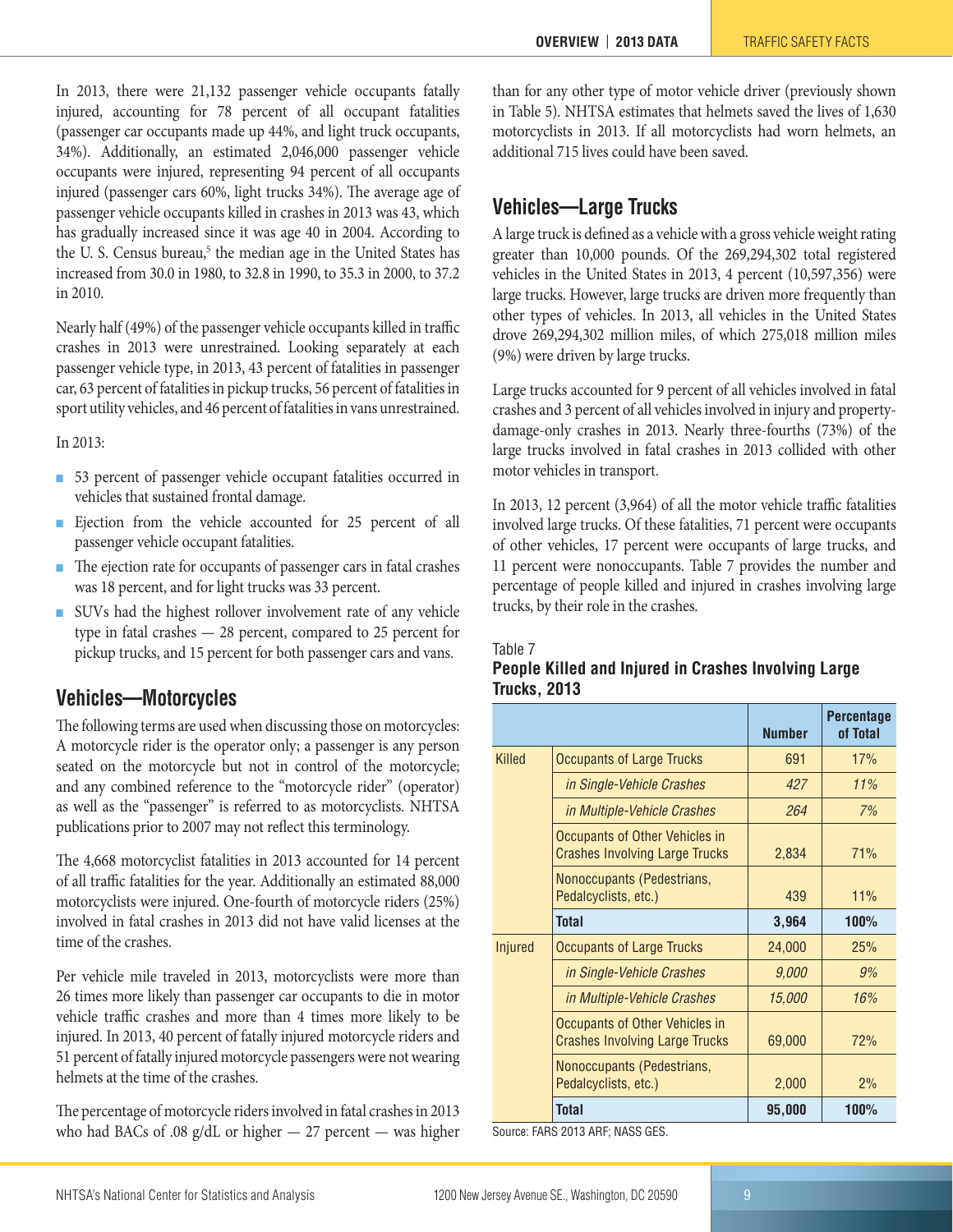## <span id="page-9-0"></span>**People—Occupant Protection**

In 2013, there were 33 States and the District of Columbia that had primary seat belt use laws for front seat occupants in effect.<sup>6,7</sup> Sixteen additional States had secondary seat belt laws. New Hampshire had no seat belt law for adults. Use rates vary widely from State to State, reflecting factors such as differences in public attitudes, enforcement practices, legal provisions, and public information and education programs.

From 1975 to 2013, NHTSA estimates that seat belts saved the lives of 317,645 passenger vehicle occupants 5 and older, including 12,584 lives saved in 2013. If all passenger vehicle occupants 5 and older had worn seat belts, an estimated 15,384 lives (that is, an additional 2,800) would have been saved in 2013. In 2013, it is estimated that 263 children under 5 were saved as a result of child restraint use, which includes child safety seats and seat belts. Among children under 5, an estimated 10,421 lives were saved by restraints from 1975 to 2013.

Overall, 49 percent of passenger vehicle occupants killed in traffic crashes in 2013 were unrestrained. In 2013, 43 percent of passenger car fatalities were unrestrained. Regarding fatally injured light truck occupants, 63 percent of those in pickup trucks, 56 percent in sport utility vehicles, and 46 percent of those in vans were unrestrained.

In fatal crashes in 2013, 79 percent of passenger vehicle occupants who were totally ejected from vehicles were killed. Seat belts are effective in preventing total ejections: Only 1 percent of the occupants reported to have been using restraints were totally ejected, compared with 31 percent of the unrestrained occupants.

Table 8 shows restraint use for passenger vehicle occupants in fatal crashes for 2013 compared to in 2004.

#### Table 8

#### **Restraint Use Rates for Passenger Vehicle Occupants in Fatal Crashes, 2004 and 2013**

|                         |      | <b>Restraint Use Rate (Percent)</b> |
|-------------------------|------|-------------------------------------|
| <b>Type of Occupant</b> | 2004 | 2013                                |
| <b>Drivers</b>          | 66%  | 73%                                 |
| All Passengers          | 59%  | 69%                                 |
| <b>Front Seat</b>       | 66%  | 74%                                 |
| <b>Rear Seat</b>        | 56%  | 68%                                 |
| 4 Years Old and Younger | 81%  | 86%                                 |
| 5 Years Old and Older   | 57%  | 68%                                 |
| All Occupants           | 63%  | 71%                                 |

Source: FARS 2004 Final File and 2013 ARF.

## <span id="page-9-1"></span>**People—Pedestrians**

In 2013, there were 4,735 pedestrians who were killed and an estimated 66,000 injured in traffic crashes in the United States, representing 14 percent of all fatalities and 3 percent of all people injured in traffic crashes. Table 9 presents the numbers of non-occupants (pedestrians, as well as pedalcyclists and other nonoccupants), for the last 10 years.

| Year | <b>Pedestrian</b> | <b>Pedalcyclist</b> | <b>Other/Unknown</b><br><b>Nonoccupants</b> | <b>Total</b> |
|------|-------------------|---------------------|---------------------------------------------|--------------|
| 2004 | 4,675             | 727                 | 130                                         | 5,532        |
| 2005 | 4,892             | 786                 | 186                                         | 5,864        |
| 2006 | 4,795             | 772                 | 185                                         | 5,752        |
| 2007 | 4,699             | 701                 | 158                                         | 5,558        |
| 2008 | 4,414             | 718                 | 188                                         | 5,320        |
| 2009 | 4,109             | 628                 | 151                                         | 4,888        |
| 2010 | 4,302             | 623                 | 185                                         | 5,110        |
| 2011 | 4,457             | 682                 | 200                                         | 5,339        |
| 2012 | 4,818             | 734                 | 227                                         | 5,779        |
| 2013 | 4,735             | 743                 | 190                                         | 5,668        |
|      |                   |                     |                                             |              |

#### Table 9 **Nonoccupant Traffic Fatalities, 2004–2013**

Source: FARS 2004–2012 Final File and 2013 ARF.

In Table 10, the number and percentage of nonoccupants killed and injured in 2013 is shown for those 14 and under as well as for all ages. In 2013, one-fifth (21%) of the children up to 14 killed in traffic crashes were pedestrians, compared to 14 percent of all traffic fatalities (Table 10). Six percent of children 14 and younger injured in traffic crashes were pedestrians.

On average, a pedestrian is killed in a motor vehicle crash every 111 minutes, and one is injured about every 8 minutes. Alcohol involvement—for a driver and/or a pedestrian—was reported in 49 percent of the traffic crashes that resulted in pedestrian fatalities. Of the pedestrians killed, 34 percent had BACs of .08 g/dL or higher. Of the drivers involved in these fatal crashes, 15 percent had BACs of .08 g/dL or higher. In 6 percent of the crashes, both the driver and the pedestrian had BACs of .08 g/dL or higher.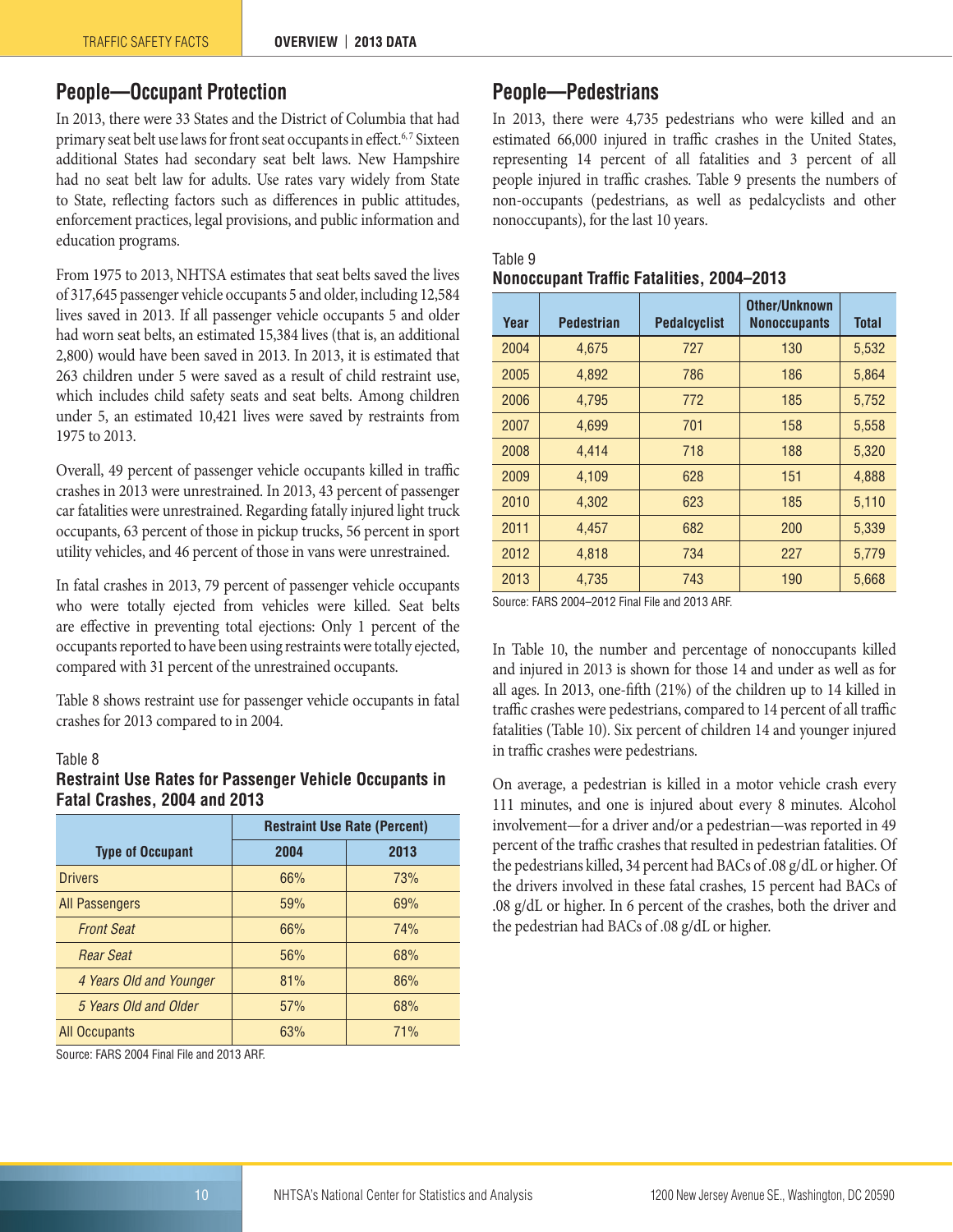|                      |                   |                                                        | Age $0 - 14$   |                                                     | <b>All Ages</b>   |                                               |                |                                            |  |  |  |
|----------------------|-------------------|--------------------------------------------------------|----------------|-----------------------------------------------------|-------------------|-----------------------------------------------|----------------|--------------------------------------------|--|--|--|
|                      | <b>Fatalities</b> |                                                        | <b>Injured</b> |                                                     | <b>Fatalities</b> |                                               | <b>Injured</b> |                                            |  |  |  |
|                      | <b>Number</b>     | <b>Percentage of All</b><br><b>Fatalities Age 0-14</b> | <b>Number</b>  | <b>Percentage of All</b><br><b>Injured Age 0-14</b> | <b>Number</b>     | <b>Percentage of All</b><br><b>Fatalities</b> | <b>Number</b>  | <b>Percentage of All</b><br><b>Injured</b> |  |  |  |
| <b>Pedestrians</b>   | 236               | 21%                                                    | 10.000         | 6%                                                  | 4.735             | 14%                                           | 66,000         | 3%                                         |  |  |  |
| <b>Pedalcyclists</b> | 52                | 5%                                                     | 5.000          | 3%                                                  | 743               | 2%                                            | 48,000         | 2%                                         |  |  |  |
| <b>Total</b>         | 1.149             | 100%                                                   | 172.000        | 100%                                                | 32.719            | 100%                                          | 2,313,000      | 100%                                       |  |  |  |

#### Table 10 **Nonoccupant Traffic Fatalities and Injuries, 14 and Younger, and All Ages, 2013**

Source: FARS 2013 ARF.

## <span id="page-10-0"></span>**People—Pedalcyclists**

The term pedalcyclist refers to riders of two-wheel, nonmotorized vehicles, tricycles, and unicycles powered solely by pedals. In 2013, there were 743 pedalcyclists killed and an estimated 48,000 injured in traffic crashes. Most of the pedalcyclists killed (87%) or injured (83%) in 2013 were male.

Pedalcyclists made up 2 percent of all traffic fatalities and 2 percent of all the people injured in traffic crashes during 2013 (Table 10). Among children up to 14 killed in traffic crashes in 2013, 5 percent were pedalcyclists. Of children 14 and younger injured in traffic crashes in 2013, 3 percent were pedalcyclists.

## <span id="page-10-1"></span>**People—Young Drivers**

In 2013, about 8 percent (26 million) of the total U.S. resident population were 15 to 20 years old. Of the 212.2 million licensed drivers in the United States in 2013, young drivers accounted for less than 6 percent (12. 3 million). In 2013, there were 3,966 young drivers 15 to 20 years old who were involved in fatal crashes — a 50-percent decrease from the 7,942 involved in 2004. Driver *fatalities* for this age group decreased by 53 percent from 2004 to 2013, from 3,634 to 1,691. In 2013, 29 percent of the young drivers who were killed in crashes had BACs of .01 g/dL or higher; 24 percent had BACs of .08 g/dL or higher.

Of all drivers involved in fatal crashes (44,574) in 2013, 9 percent (3,966) were young drivers, and of all drivers involved in policereported crashes (10,043,000), 13 percent (1,273,000) were young drivers.

Dangerous driving behaviors, such and drinking and not using restraints, often go together. In 2013, 49 percent of the young drivers of passenger vehicles involved in fatal crashes who had been drinking were unrestrained. Of the young drivers who had been drinking and were killed in crashes, 65 percent were unrestrained. In comparison; of the non-drinking young drivers killed, 44 percent were unrestrained.

## <span id="page-10-2"></span>**People—Children**

In 2013, of the 32,719 traffic fatalities in the United States, the 14-and-younger age group accounted for 4 percent (1,149). This age group accounted for 3 percent (834) of all vehicle occupant fatalities, 7 percent (an estimated 172,000) of all those injured in motor vehicle crashes, and 7 percent (an estimated 155,000) of all the vehicle occupants injured in crashes. During 2013, fatalities in this age group (1,149) decreased 2 percent from the 1,173 fatalities in 2012.

In 2013, a total of 1,149 children 14 and younger were killed in motor vehicle traffic crashes. Of those, 200 (17%) occurred in alcoholimpaired-driving crashes. Out of those 200 deaths, 121 (61%) were occupants of vehicles with drivers who had BACs of .08 g/dL or higher. Another 29 children were pedestrians or pedalcyclists who were struck by drivers with BACs of .08 g/dL or higher. Of all children 14 and younger who were killed in motor vehicle traffic crashes in 2013, 21 percent (236) were pedestrians.

## <span id="page-10-3"></span>**People—Older Population**

In 2013, 14 percent (44.7 million) of the total U.S. resident population were 65 or older. There were 36.8 million licensed older drivers in 2013 accounting for 17 percent of the total licensed drivers.

In 2013, there were 5,671 older people (65+) killed and an estimated 222,000 injured in traffic crashes, accounting for 17 percent of all people killed and 10 percent of all the people injured in traffic crashes. Older people made up 17 percent of all vehicle occupant fatalities, and 19 percent of all pedestrian fatalities.

Some additional points of interest regarding older drivers are:

- The percentage of older drivers involved in fatal crashes in 2013 who had BACs of .08 g/dL or higher (7%) was lower than for any other group of drivers.
- Fatalities in crashes involving older drivers increased by 1 percent, from 5,940 in 2012 to 6,014 in 2013.
- Three-fourths of traffic fatalities involving older drivers in 2013 occurred during the daytime (75%).